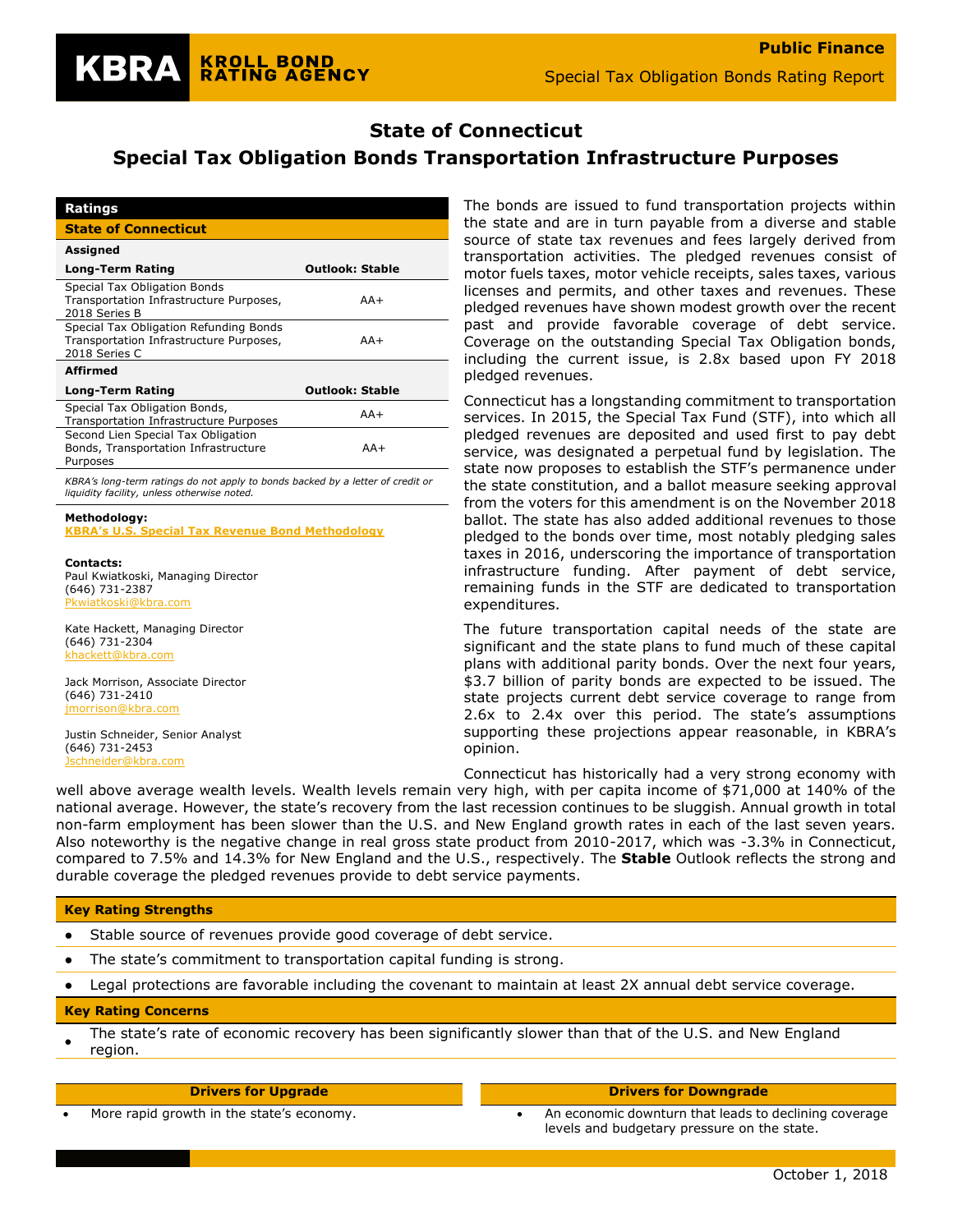| <b>Highlights of Important Ratios</b>                                                                                            |                                     |  |  |  |  |  |
|----------------------------------------------------------------------------------------------------------------------------------|-------------------------------------|--|--|--|--|--|
| Issuer name                                                                                                                      | <b>State of Connecticut</b>         |  |  |  |  |  |
| Issue                                                                                                                            | <b>Special Tax Obligation Bonds</b> |  |  |  |  |  |
| Pledged Revenues (\$ in Millions)                                                                                                | As of June 30, 2018                 |  |  |  |  |  |
| Motor Fuels Tax                                                                                                                  | \$499.4                             |  |  |  |  |  |
| Oil Companies Tax                                                                                                                | \$314.8                             |  |  |  |  |  |
| Licenses, Permits, Fees                                                                                                          | \$137.9                             |  |  |  |  |  |
| Sales Tax - DMV                                                                                                                  | \$85.9                              |  |  |  |  |  |
| General Retail Sales and Use Tax                                                                                                 | \$327.5                             |  |  |  |  |  |
| <b>Motor Vehicle Receipts</b>                                                                                                    | \$253.1                             |  |  |  |  |  |
| Other $^1$                                                                                                                       | \$9.5                               |  |  |  |  |  |
| <b>Total Net Revenues</b>                                                                                                        | \$1,628.1                           |  |  |  |  |  |
| Principal and Interest<br>Requirements of the 2004B -<br>2018A Senior Bonds                                                      | \$502.7                             |  |  |  |  |  |
| Principal and Interest<br>Requirements on the Outstanding<br><b>Second Lien Bonds</b>                                            | \$71.0                              |  |  |  |  |  |
| <b>DSCR Principal and Interest</b><br>Requirements of the 2004B -<br>2018A Senior Bonds                                          | 3.2x                                |  |  |  |  |  |
| Actual and Projected Principal<br>and Interest Coverage for all<br>Outstanding Senior Bonds and<br>Outstanding Second Lien Bonds | 2.8x                                |  |  |  |  |  |
| <b>Economic Data</b>                                                                                                             | As of Calendar Year 2017            |  |  |  |  |  |
| Population                                                                                                                       | 3,588,184                           |  |  |  |  |  |
| State Income Per Capita                                                                                                          | \$70,121                            |  |  |  |  |  |
| Real GSP Per Capita                                                                                                              | \$62,633                            |  |  |  |  |  |
| % Change from 2010 in Real GSP                                                                                                   | $-3.3%$                             |  |  |  |  |  |

Source: State of Connecticut, US Census, & Bureau of Economic Analysis

 $1$  Other Revenues are comprised of Federal Build America Bond Subsidy receipts, interest income, and refunds of taxes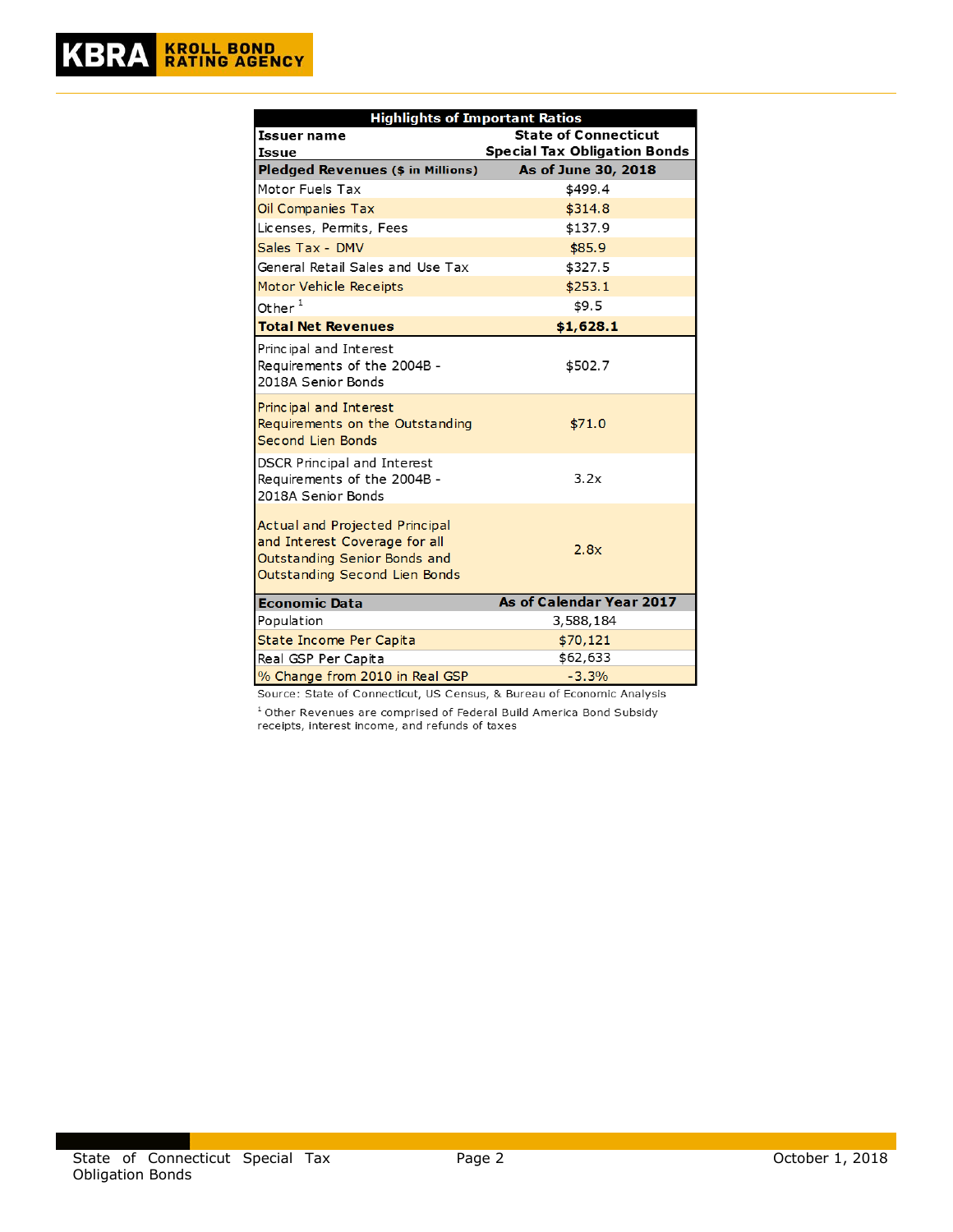| <b>Rating Determinants (RD)</b>   |       |
|-----------------------------------|-------|
| 1. Legal Framework                | AAA   |
| 2. Nature of Special Tax Revenues | AAA   |
| 3. Economic Base and Demographics | AA-   |
| 4. Revenue Analysis               | $A+$  |
| 5. Coverage and Bond Structure    | $AA+$ |

# **Rating Determinant 1: Legal Framework**

KBRA views the legal and statutory framework underlying the issuance of the State's Special Tax Obligations as providing strong bondholder protection.

In 2015, the General Assembly passed legislation that established the Special Tax Fund (STF) as a perpetual fund and stated that, once funds are deposited in the STF, these funds can only be used for transportation purposes. To date, the permanence of the STF has been established by statute. An amendment to the state constitution that would establish the STF as a permanent fund is on the November 2018 ballot.

# **State Coverage Covenant**

Under the Senior Indenture, the State covenants to provide pledged revenues in each fiscal year, computed as of the end of the fiscal year, in an amount equal to at least 2x the aggregate debt service on all Senior Bonds. KBRA considers the existence of the State covenant as positive and views the required 2x coverage level as strong. In the event that debt service coverage does not meet the 2x requirement, the State must pass legislation within a year to satisfy this coverage requirement.

The Second Lien Indenture includes the covenants discussed above with the required debt service coverage level under the State's covenant to maintain coverage based on combined Senior and Second Lien debt service.

# **Debt Service Reserve Fund**

Both the Senior and Second Lien Bonds are secured by debt service reserve funds which are cash funded in an amount equal to combined MADS. Under both the Senior and Second Lien Indenture, upon issuance of additional bonds, the debt service reserve funds must be funded to combined MADS.

# **Flow of Funds**

All pledged revenues collected by the State are identified and credited to the STF held by the State on a daily, monthly or quarterly basis, depending on the source. Pledged revenues will be transferred monthly, as follows:

First, to the debt service accounts in an amount equal to  $1/12$ th of the principal and interest requirement on the Senior Bonds and Senior Notes in the next year.

Second, to the debt service reserve account under the Senior Indenture to maintain the fund requirement of maximum annual debt service.

Third, to the debt service accounts under the Second Lien Indenture in an amount equal to the principal and interest requirement on the Second Lien bonds as due. The State may also issue Second Lien Notes.

Fourth, to the debt service reserve account under the Second Lien Indenture to maintain the fund requirement of combined maximum annual debt service reflecting both the Senior and Second Lien Bonds.

Fifth, after all deposits have been made under the Senior and Second Lien indenture, pledged revenues are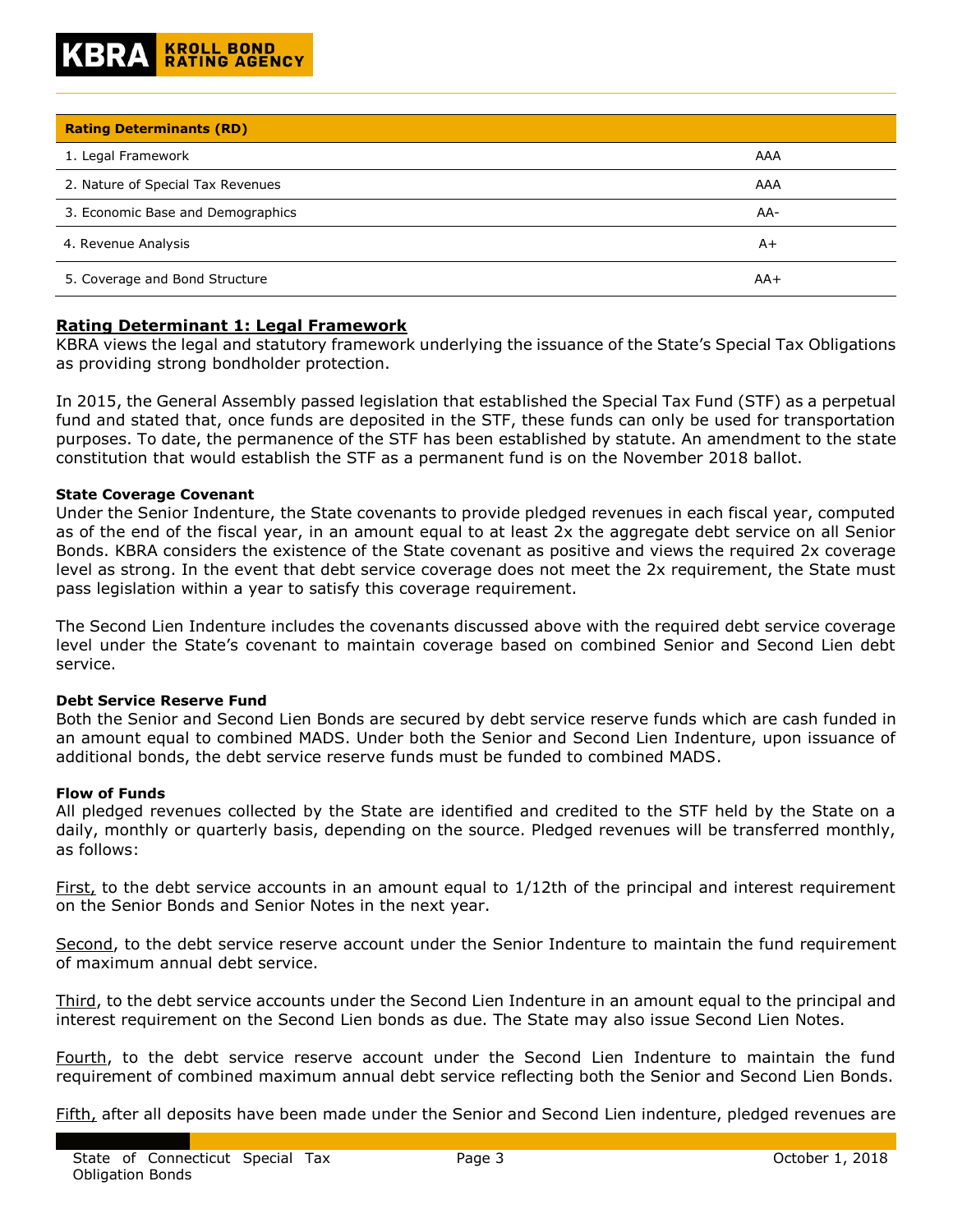used, subject to annual appropriation by the General Assembly, for payment of State budget appropriations for the State Department of Transportation and the DMV. Funds may not be used for the general purposes of the State, only transportation purposes.

# **Additional Bonds Test**

Additional Bonds may be issued under the Senior Lien Indenture if pledged revenues paid into the STF for any period of 12 consecutive months out of the last 18 months, adjusted for enacted changes in taxes and fees and certified in a certificate issued by the OPM is equal to 2x combined debt service requirements on outstanding and proposed Senior and Second Lien Bonds and interest requirements on Senior Notes for the current and each succeeding fiscal year, which KBRA views as a conservative test.

Based on the foregoing, KBRA views the Legal Framework for the issuance of the State of Connecticut's Special Tax Obligation Bonds as being consistent with a AAA rating for this determinant.

# **Bankruptcy Assessment**

Under Chapter 9 of the U.S. Bankruptcy Code, state governments are not permitted to petition courts for protection from creditors, including holders of their general obligation debt.

# **Rating Determinant 2: Nature of Special Tax Revenues**

KBRA views the pledged special taxes as providing a diverse, broad based source of payment for the bonds. The pledged revenues include a number of taxes and fees on transportation activity across the State: taxes on gasoline and diesel, a tax on gross receipts of oil companies and a diversity of fees and charges related to motor vehicles. In addition, pledged revenues include a portion of the State sales tax which is levied on a broad retail sales base. The pledged revenues are derived from activities and sales which KBRA views as essential goods and services.

Based on the forgoing, KBRA views the nature of the pledged revenue as being consistent with an AAA rating.

# **Rating Determinant 3: Economic Base and Demographics**

In KBRA's view, the State economy continues to grow but at a slower pace than regional and national growth trends. In several key indicators such as per capita income the State's economy is greater than its regional peers (New England) and the nation but lags in growth rate.

| <b>FIGURE 1</b>                 |                        |                         |                                                 |                     |                                                                                |                     |                             |                     |
|---------------------------------|------------------------|-------------------------|-------------------------------------------------|---------------------|--------------------------------------------------------------------------------|---------------------|-----------------------------|---------------------|
|                                 | <b>2017 Population</b> | <b>Chg from</b><br>2010 | 2017<br>Age<br><b>Dependency</b><br>Ratio $1,2$ | Chg<br>from<br>2010 | 2017<br><b>Population w/</b><br><b>B.A. Degree or</b><br>Higher <sup>2,4</sup> | Chg<br>from<br>2010 | 2017 Poverty<br>Level $2$ , | Chg<br>from<br>2010 |
| Connecticut                     | 3,588,184              | 0.3%                    | 59.8%                                           | 58.7%               | 38.7%                                                                          | 3.1%                | 9.6%                        | $-0.5%$             |
| New England                     | 14,810,001             | 2.4%                    | 56.4%                                           | 54.5%               | 39.7%                                                                          | 4.1%                | 10.2%                       | $-1.0\%$            |
| <b>United States</b>            | 325,719,178            | 5.3%                    | 61.8%                                           | 58.8%               | 32.0%                                                                          | 3.8%                | 13.4%                       | $-1.9%$             |
| Connecticut as % of New England | N/A                    |                         | 106.2%                                          |                     | 97.4%                                                                          |                     | 94.2%                       |                     |
| Connecticut as % of U.S.        | N/A                    |                         | 96.8%                                           |                     | 120.9%                                                                         |                     | 71.6%                       |                     |
| Source: U.S. Census Bureau      |                        |                         |                                                 |                     |                                                                                |                     |                             |                     |

|                                 | <b>2017 Personal</b><br><b>Income</b><br>(\$ Billions) | <b>Cha from</b><br>2010 | <b>2017 Personal</b><br><b>Income per</b><br>capita | Chg<br>from<br>2010 | 2017<br><b>Real Gross</b><br><b>State Product</b><br>(\$Billions) | Cha<br>from<br>2010 | 2017<br><b>Real GSP Per</b><br><b>Capita</b> | Chg<br>from<br>2010 |
|---------------------------------|--------------------------------------------------------|-------------------------|-----------------------------------------------------|---------------------|-------------------------------------------------------------------|---------------------|----------------------------------------------|---------------------|
| Connecticut                     | \$251.61                                               | 13.1%                   | \$70,121                                            | 12.9%               | \$224.7                                                           | $-3.3%$             | \$62,633                                     | $-3.5%$             |
| New England                     | \$927.58                                               | 23.1%                   | \$62,632                                            | 20.3%               | \$883.2                                                           | 7.5%                | \$59,637                                     | 5.0%                |
| United States                   | \$16,413.55                                            | 31.7%                   | \$50,392                                            | 25.1%               | \$16,721.5                                                        | 14.3%               | \$51,337                                     | 8.6%                |
| Connecticut as % of New England | N/A                                                    |                         | 112.0%                                              |                     | N/A                                                               |                     | 105.0%                                       |                     |
| Connecticut as % of U.S.        | N/A                                                    |                         | 139.2%                                              |                     | N/A                                                               |                     | 122.0%                                       |                     |

*Source: Bureau of Economic Analysis*

 $1A$ ge dependency ratio is the sum of the population under 18 yrs and over 65 yrs divided by persons age 18 to 64 yrs.

<sup>2</sup>Year over year change shown as nominal change in percentage points.

<sup>3</sup> Great Lakes region is defined as Connecticut, Maine, Massachusetts, New Hampshire, Vermont, and Rhode Island

4 Percent of the population aged 25 and over.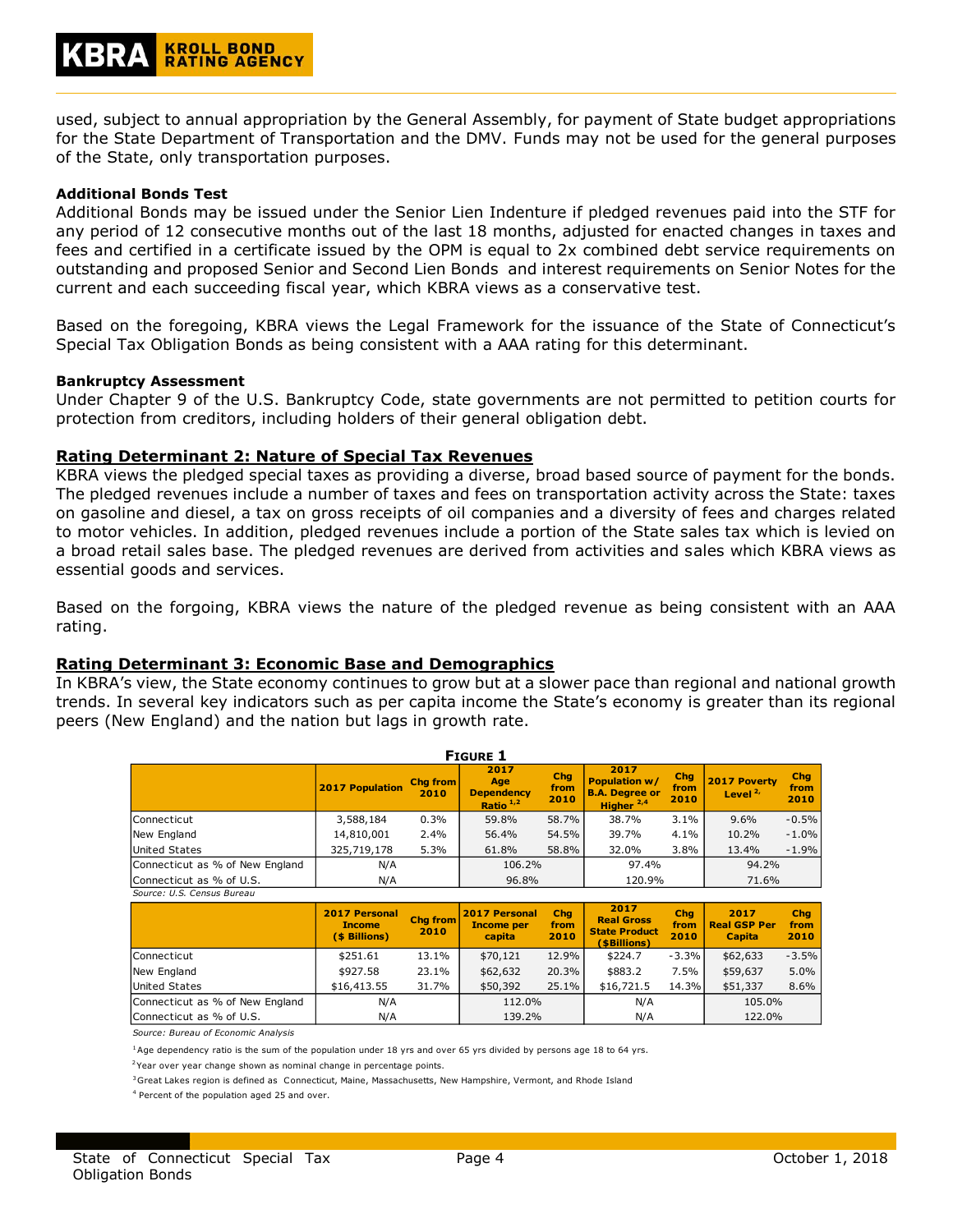Connecticut's population of 3.6 million has remained flat since 2010 and has experienced weaker growth than the region and nation. Going forward, KBRA expects the State's population growth will continue be slower than the region and nation.



# **FIGURE 2**

*Source: Bureau of Economic Analysis*

Income levels, as measured by per capita personal income, have historically been the highest in the nation. Per capita personal income in 2017 is still the highest in the nation at \$70,121. Even though the State still has the highest per capita personal income its growth rate has slowed. From 2010 to 2017, the State's per capita personal income has grown by 12.9% which is the lowest growth rate for any state in the nation over the same time. This is reflective of losses of many financial sector jobs in the State; financial sector jobs have decreased by 5.3% since 2010.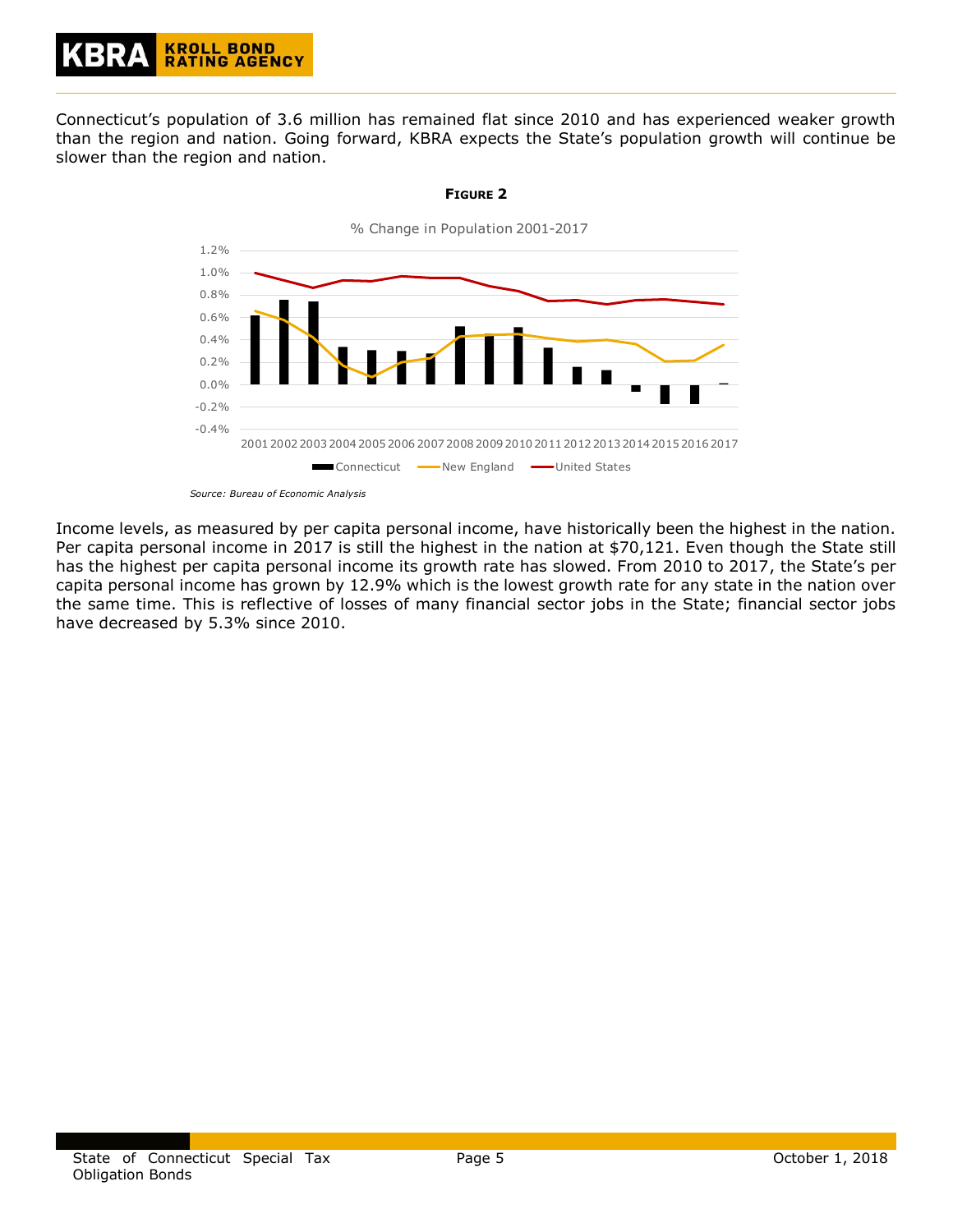

Over the last twenty years, the State's high per capita personal income figure has historically been driven, in part, by the relatively large proportion of residents who work in high paying jobs in the finance, insurance, real estate, and certain manufacturing sectors (such as defense). Overall, Connecticut's real GSP has decreased by 3.3% since 2010, compared to the Region (7.5%) and Nation (14.3%) which has grown over that period.



Source: Bureaus of Economic Analysis

The State continues to have a diverse economic base. In 2018, 16 "Fortune 500" companies were headquartered in Connecticut, including United Technologies Corporation (UTC), Cigna, Praxair, Stanley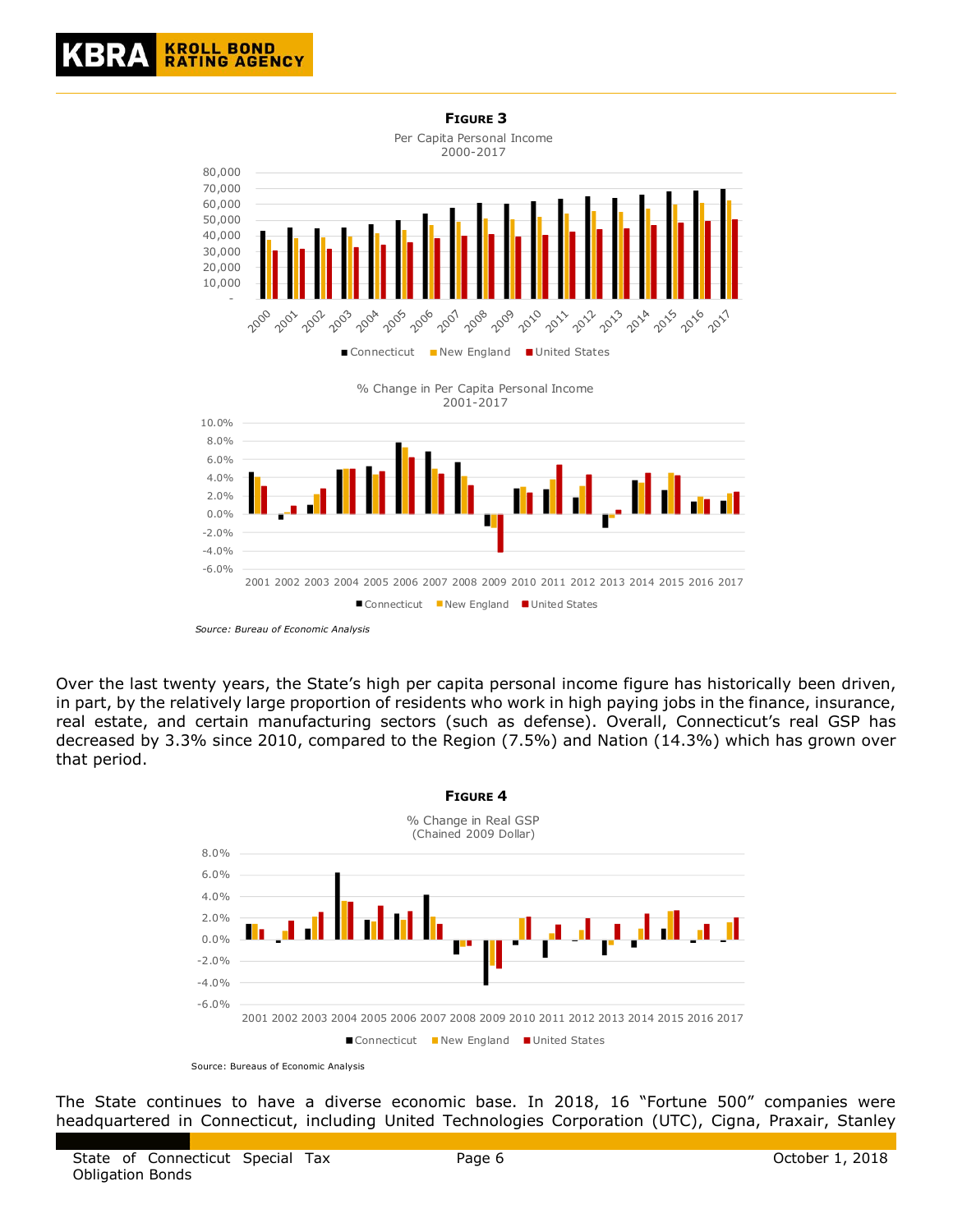

Black & Decker and Hartford Financial Service Group. KBRA notes that the defense industry is an important component of the State's economy and has demonstrated renewed strength since 2002 and we expect this trend to continue. Major defense companies include UTC and its Pratt and Whitney Aircraft Division, Sikorsky Aircraft (a division of Lockheed Martin), and General Dynamics Corporation's Electric Boat Division. In July 2018, the State announced that KPMG would be adding 110 new jobs to its Stamford office over the next five years. In addition to KPMG, Seven Stars Cloud Group is establishing its global headquarters for technology and innovation at the University of Connecticut's former campus in West Harford and expects to create 330 jobs over the next five years.

Since 2010, the State has also generally lagged the region and the nation in growth in total employment and reduction of the unemployment rate.



*P= Preliminary*

Despite the continued decline of the State's average unemployment rate from a peak of 9.1% in 2010 to 4.0% in August 2018, the unemployment rate in Connecticut is still above that of the region and U.S. The State's housing market began to recover in 2013 and, as of July 2018, the Freddie Mac House Price Index is 87.6% of its pre-recession peak.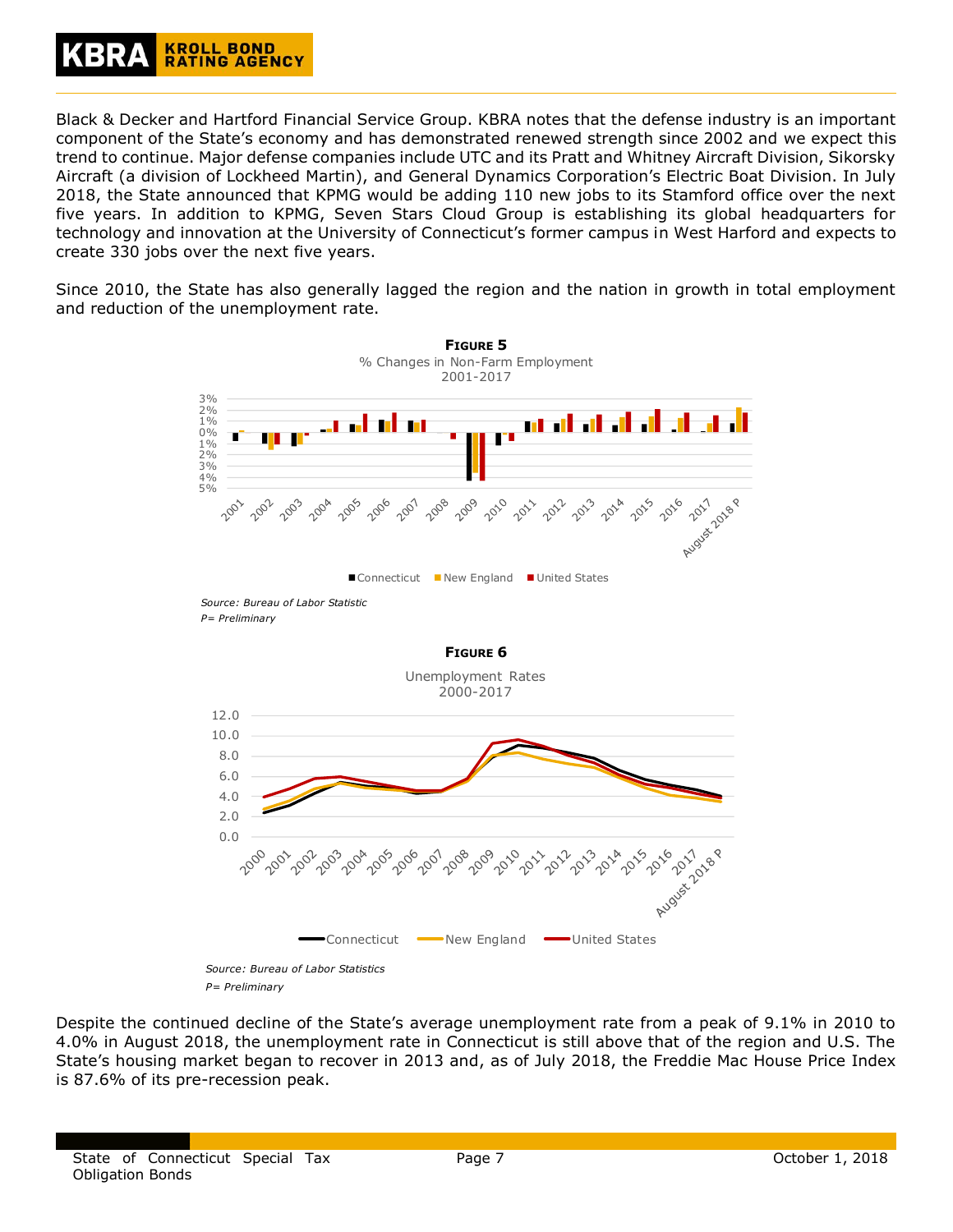

Based on the foregoing, KBRA views the State of Connecticut's resource base as consistent with a AA- rating.

# **Rating Determinant 4: Revenue Analysis**

On an overall basis, historical pledged revenues have shown limited sensitivity to economic conditions, except for the oil companies tax which is sensitive to wholesale gasoline prices. The general retail sales tax (a portion of which was allocated to STF starting in FY 2016) is subject to the level of economic activity in the State and is a less volatile revenue source. While KBRA recognizes the potential for volatility in certain pledged revenues, these risks are mitigated, in KBRA's view, by the State's coverage covenant to maintain 2x debt service coverage from pledged revenues in every fiscal year, which KBRA views as very positive.

Fuel related taxes account for approximately 49% of FY 2018 revenues, down from 52% in 2017. These taxes includes the motor fuel tax (a per gallon gasoline tax and a diesel tax with a fuel-price dependent component) and the oil companies tax, which is highly sensitive to oil prices. The next largest pledged revenue source is sales taxes followed by motor vehicle receipts (largely registration fees). In 2016, the State dedicated a portion of the general retail sales tax to the STF and, beginning in 2019, an additional allocation of sales tax revenues will be dedicated to the STF. The revenue allocation changes are part of the State's effort to increase funding for the STF.

CT ranks at the high end of the range for fuel tax rates among northeast states. Nationwide, CT ranks 10th highest for gasoline taxes according to a November 2017 report by the American Petroleum Institute.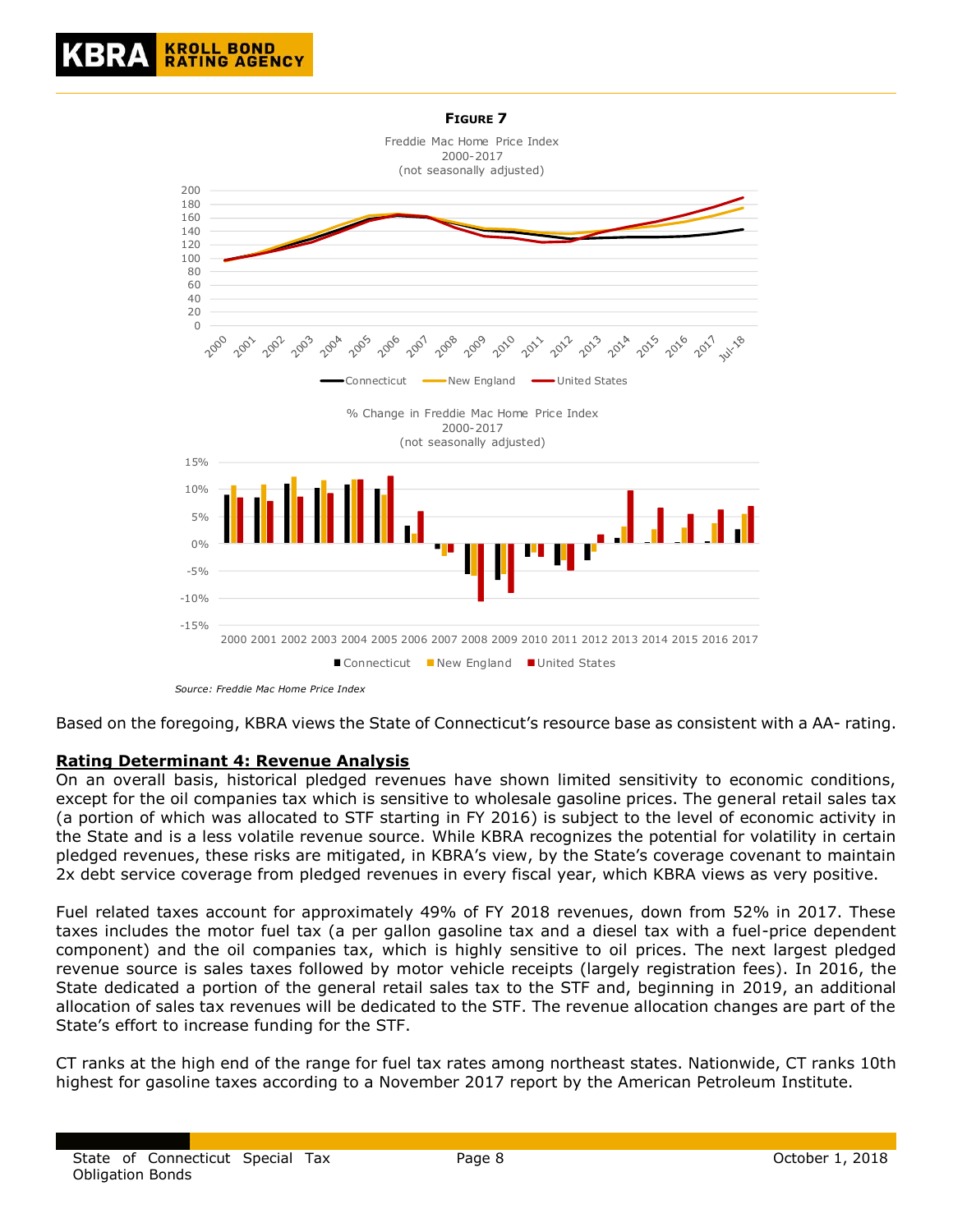





Source: State of CT (Per the Comptroller's report of September 28, 2018 for the period ending June 30, 2018 unaudited)

# **Trends in Revenues**

The table below shows the historical and projected growth in pledged revenues. The state began allocating sales taxes to the STF in 2016, with 0.3% of the statewide tax of 6.35% deposited in the STF. This allocation was increased to 0.4% in 2017 and .05% in 2018. Beginning in 2019, 8% of the sales taxes collected on the sales of new and pre-owned cars at dealers will be allocated to the STF. This allocation will increase to 33% in 2020, 56% in 2021, 75% in 2022, and 100% in 2023. These increasing allocations of sales taxes have driven the growth in STF revenues on a historical basis, and are expected to be the major contributors to projected growth in sales tax.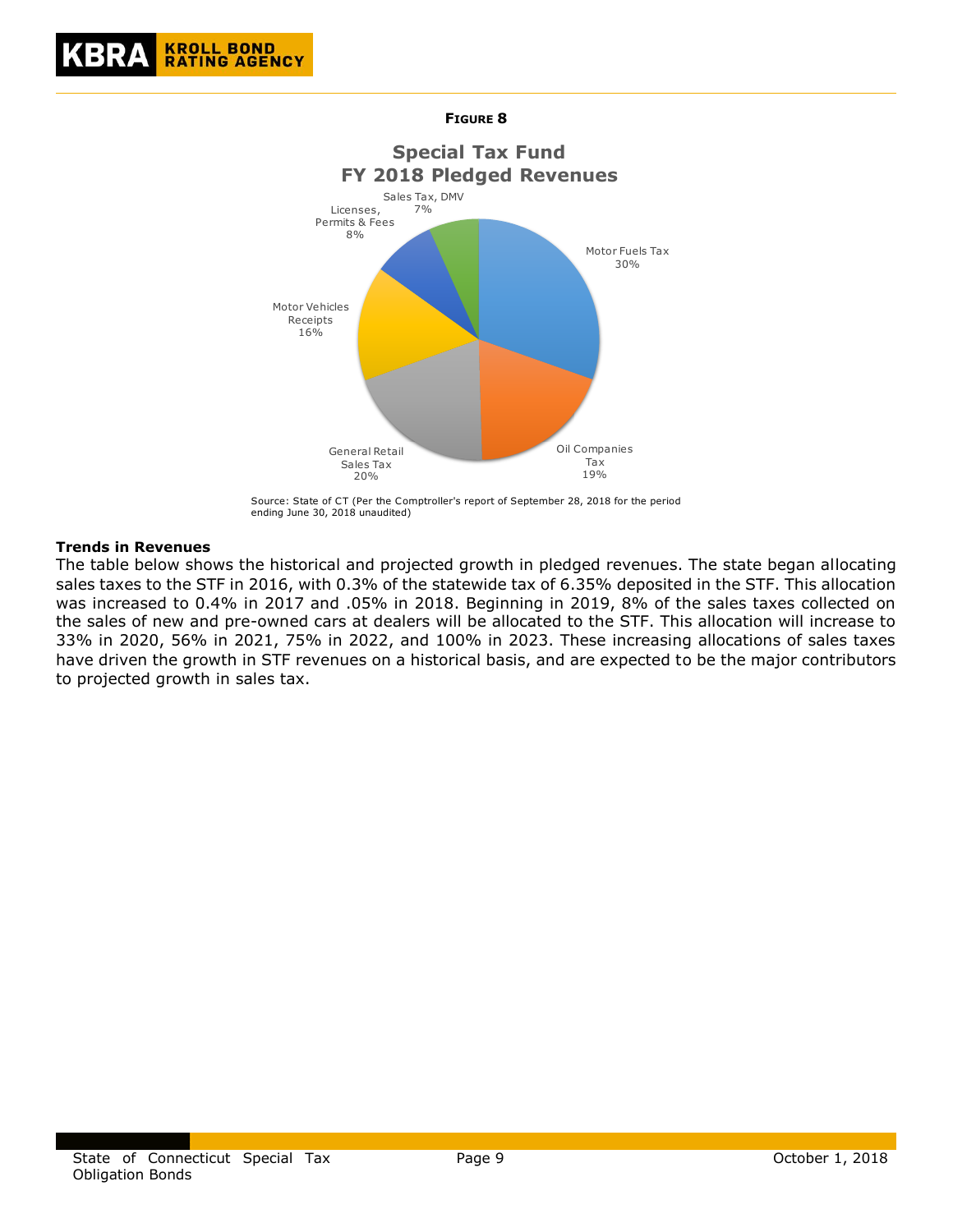

|                                    |          |                                                                       |          | <b>FIGURE 9</b>                                                            |         |         |         |                                |         |         |
|------------------------------------|----------|-----------------------------------------------------------------------|----------|----------------------------------------------------------------------------|---------|---------|---------|--------------------------------|---------|---------|
|                                    |          | Budgetary Basis Revenues Fiscal Year Ending June 30, (\$ in millions) |          | <b>Special Transportation Fund</b><br><b>Actual and Projected Revenues</b> |         |         |         |                                |         |         |
|                                    |          |                                                                       | Actual   |                                                                            |         |         |         | Projected as of April 30, 2018 |         |         |
|                                    | 2013     | 2014                                                                  | 2015     | 2016                                                                       | 2017    | 2018*   | 2019    | 2020                           | 2021    | 2022    |
| Motor Fuels Tax                    | 501.3    | 508                                                                   | 516.6    | 518.2                                                                      | 498.5   | 499.4   | 499.9   | 500.4                          | 497.9   | 495.5   |
| % change                           | 1.7%     | 1.3%                                                                  | 1.7%     | 0.3%                                                                       | $-3.8%$ | 0.2%    | 0.1%    | 0.1%                           | $-0.5%$ | $-0.5%$ |
| Oil Companies Tax <sup>1</sup>     | 199.4    | 380.7                                                                 | 337.9    | 250                                                                        | 238.4   | 314.8   | 330     | 346.5                          | 355.2   | 364     |
| % change                           | $-12.1%$ | 90.9%                                                                 | $-11.2%$ | $-26.0%$                                                                   | $-4.6%$ | 32.0%   | 4.8%    | 5.0%                           | 2.5%    | 2.5%    |
| Sales Tax <sup>2</sup>             |          |                                                                       |          | 109                                                                        | 188.4   | 327.5   | 361.4   | 459.7                          | 552.5   | 632.2   |
| % change                           |          |                                                                       |          |                                                                            | 72.8%   | 73.8%   | 10.4%   | 27.2%                          | 20.2%   | 14.4%   |
| Motor Vehicles Receipts            | 234.5    | 236.1                                                                 | 249.5    | 251.5                                                                      | 242.9   | 253.1   | 253.2   | 255.2                          | 257.1   | 259.2   |
| % change                           | $-0.4%$  | 0.7%                                                                  | 5.7%     | 0.8%                                                                       | $-3.4%$ | 4.2%    | 0.0%    | 0.8%                           | 0.7%    | 0.8%    |
| Licenses, Permits & Fees           | 137.3    | 138.4                                                                 | 145.4    | 143.9                                                                      | 144     | 137.9   | 140     | 140.6                          | 141.1   | 141.7   |
| % change                           | 1.0%     | 0.8%                                                                  | 5.1%     | $-1.0%$                                                                    | 0.1%    | $-4.2%$ | 1.5%    | 0.4%                           | 0.4%    | 0.4%    |
| lSales Tax - DMV                   | 79       | 82.2                                                                  | 83.9     | 87.2                                                                       | 85      | 85.9    | 86.8    | 87.6                           | 88.5    | 89.4    |
| Federal Payments                   | 12.4     | 12.1                                                                  | 12.1     | 12.2                                                                       | 12.2    | 12.2    | 12.1    | 12.1                           | 11.8    | 11      |
| Interest Income                    | 4.1      | 6.8                                                                   | 6.9      | 8.2                                                                        | 9       | 17.7    | 18.1    | 18.4                           | 18.8    | 19.2    |
| Transfers                          | 88.7     | $-83$                                                                 | 34.7     | $-6.5$                                                                     | $-6.5$  | $-5.5$  | $-5.5$  | $-5.5$                         | $-5.5$  | $-5.5$  |
| To Transportation Strategy Board   | $-15$    | $-15$                                                                 | $-15$    |                                                                            |         |         |         |                                |         |         |
| Total                              | 1,241.7  | 1,266.3                                                               | 1,372.0  | 1,373.6                                                                    | 1,411.7 | 1,643.0 | 1,696.0 | 1,815.0                        | 1,917.4 | 2,006.7 |
| Refunds                            | $-9.2$   | $-10.6$                                                               | $-11.1$  | $-20.8$                                                                    | $-17.3$ | $-14.9$ | $-18.7$ | $-19.5$                        | $-20.3$ | $-20.7$ |
| <b>Total Net Revenues</b>          | 1,232.5  | 1,255.7                                                               | 1,360.9  | 1,352.8                                                                    | 1,394.4 | 1,628.1 | 1,677.3 | 1,795.5                        | 1,897.1 | 1,986.0 |
| % change                           |          | 1.9%                                                                  | 8.4%     | $-0.6%$                                                                    | 3.1%    | 16.8%   | 3.0%    | 7.0%                           | 5.7%    | 4.7%    |
|                                    |          |                                                                       |          |                                                                            |         |         |         |                                |         |         |
| <b>DS Senior</b>                   | 371.5    | 366.2                                                                 | 376      | 400                                                                        | 459.4   | 502.7   | 539.7   | 538.4                          | 540.7   | 538.1   |
| DS Senior proposed <sup>3</sup>    |          |                                                                       |          |                                                                            |         |         | 46.7    | 107.9                          | 186.7   | 283.7   |
| DS Second Lien                     | 59.3     | 82.5                                                                  | 83.0     | 92.4                                                                       | 82.6    | 71.0    | 54.3    | 40.0                           | 34.2    | 5.6     |
| Combined Sr. & Second Lien $DS^3$  | 430.8    | 448.7                                                                 | 459      | 492.4                                                                      | 542     | 573.7   | 640.7   | 686.3                          | 761.6   | 827.4   |
| <b>Annual Combined DS Coverage</b> | 2.9      | 2.8                                                                   | 3.0      | 2.8                                                                        | 2.6     | 2.8     | 2.6     | 2.6                            | 2.5     | 2.4     |

\*Unaudited

<sup>1</sup>All of oil companies tax deposited to STF beginning FY2016.

<sup>2</sup>Reallocation of sales tax began in FY2016, at an increasing rate, with phase in of new car sales tax beginning in FY2019. 8% in FY 19, 33% in FY 20, 56%, in FY 21, 75% in FY22, and 100% in FY23

3 Includes proposed issues, \$750 million in FY19, \$750 million in FY20, \$ 1.0 billion in FY21 & \$1.2 Billion in FY22; issued with level debt service and 20 year final maturities.

Source: State of Connecticut





\* Pro jec t ed Revenues in **Gold**  *Sourc e: Of fic ial St at ement s*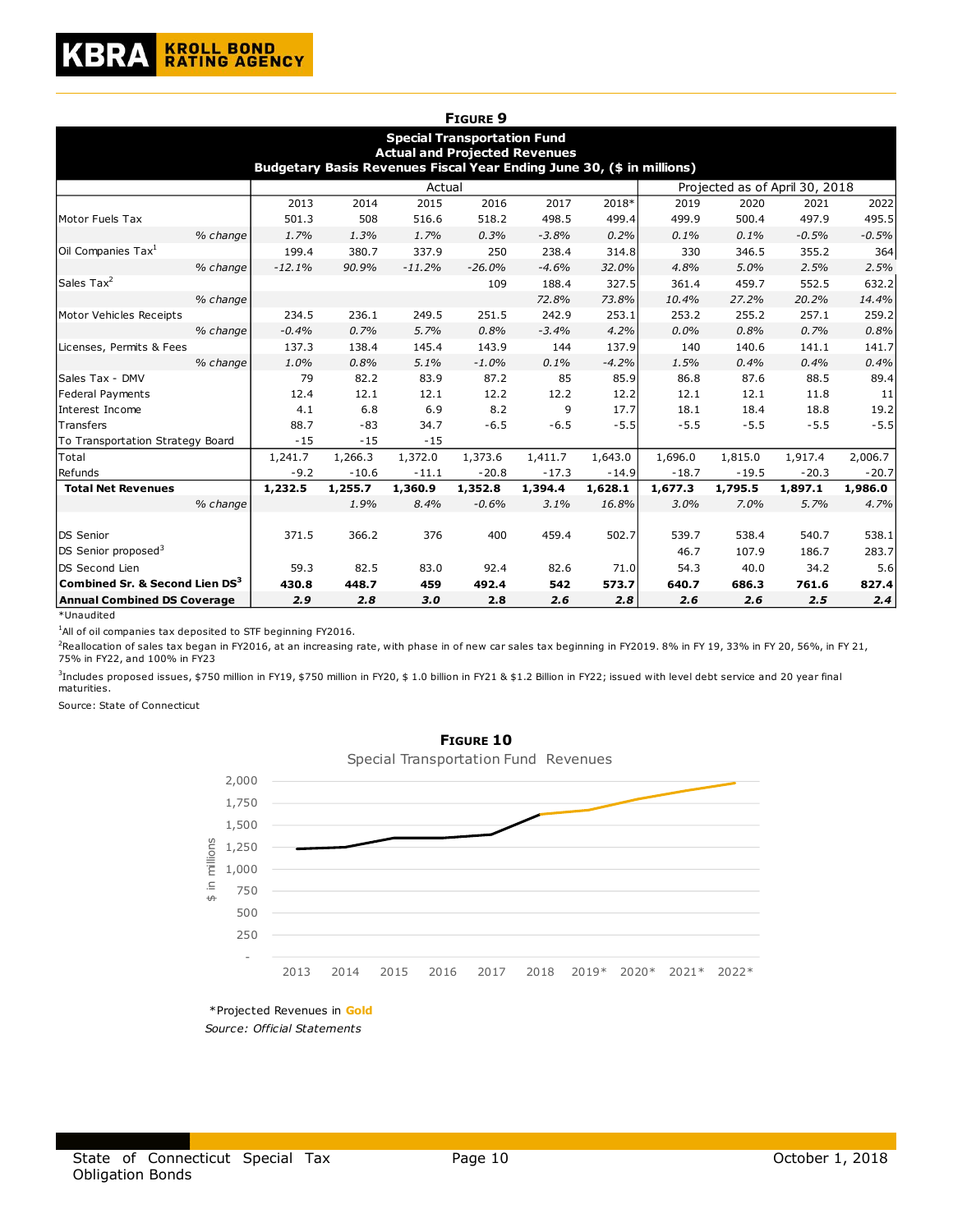# **Motor Fuels Tax**

The Motor Fuels Tax revenue consists of three taxes: the gasoline tax, the special fuels tax (includes diesel), and the motor carrier road tax. The gasoline tax is the dominant source of the motor fuel tax. The tax is levied on gallons sold, has limited fuel price exposure and thus does not experience extreme volatility from fuel price swings. Annual revenue growth since 2008 has averaged less than 1%, reflecting constrained consumption growth from both sluggish economic growth and the increasing efficiency of motor vehicles.

The gasoline tax rate is currently 25 cents/gallon and has been unchanged for over ten years. The diesel tax rate is set at a base rate of 29 cents per gallon plus a factor equal to the average wholesale price times the Oil Companies Tax rate. (The wholesale rate is as reported by the Oil Price Information Service weekly, from April 1 to March 31, for period prior to the rate effective date of July 1.)

Growth in the diesel tax rate had been a driver in Motor Fuel Tax revenue growth. Sizable declines in the diesel rate in 2011 and 2017 contributed to revenue dips in those years. Weekly diesel price data to date indicates a substantial increase in diesel prices, which will result in a rate increase in FY 2019.

## **FY Gasoline Rate Diesel Rate** 2005 25 26 2006 25 26 2007 25 26 2008 25 37 2009 25 43.4 2010 25 45.1 2011 25 39.6 2012 25 46.2 2013 25 51.2 2014 25 54.9 2015 25 54.5 2016 25 50.3 2017 25 41.7 2018 25 43.9 **F**IGURE 11 **Rate History, cents/gal**

*Sources: POS; Transportation Panel Report.*

The CT's Motor Fuels Tax is paid by distributors monthly to the STF, helping to provide a smooth fund cashflow for the STF.

# **Oil Companies Tax**

The Oil Companies Tax revenue is a tax on the gross earnings from the sale of petroleum products, and thus is sensitive to volatility in gasoline prices. Tax collections declined 36% from 2013-2017. However, they increased 32% from 2017- 2018.

The tax is paid quarterly. Beginning July 1, 2015, the Commissioner of Revenue Services deposited 100% of the tax revenues directly into the STF. Previously, statutes specified the amount of oil companies tax revenue to be transferred to the STF from the General Fund.

# **Motor Vehicle Receipts; Licenses, Permits and Fees**

The two categories of Motor Vehicle Receipts, and Licenses, Permits and Fees include approximately 25 different revenues from a basket of transportation related charges. The major revenue source is motor vehicle registration fees, accounting for approximately 50% of this basket's receipts. Overall, revenues from these combined categories have been relatively flat with growth under 1.0%. Projections indicate average annual growth of 0.8%.

# **Sales Tax**

As part of the ongoing State transportation infrastructure initiative (Let's Go CT!), beginning in FY 2016, a specific portion of the State's general retail sales tax revenue was allocated as a new pledged revenue source.

In FY 2016 and FY 2017, State budget stress led to delays in and reduction of allocated state retail sales tax revenues to the STF. The ongoing budget stress in the State's financial operations raise the **FIGURE 12**

| Oil Companies Tax<br>Gross Collections, \$ in millions |         |             |  |  |  |  |
|--------------------------------------------------------|---------|-------------|--|--|--|--|
| FY.                                                    | Rate    | Collections |  |  |  |  |
|                                                        |         |             |  |  |  |  |
| 2005                                                   | $5.0\%$ | 179.0       |  |  |  |  |
| 2006                                                   | 5.8%    | 279.6       |  |  |  |  |
| 2007                                                   | 6.3%    | 309.4       |  |  |  |  |
| 2008                                                   | $7.0\%$ | 367.8       |  |  |  |  |
| 2009                                                   | $7.0\%$ | 267.8       |  |  |  |  |
| 2010                                                   | $7.0\%$ | 264.9       |  |  |  |  |
| 2011                                                   | 7.0%    | 334.5       |  |  |  |  |
| 2012                                                   | 7.0%    | 373.0       |  |  |  |  |
| 2013                                                   | 7.0%    | 374.9       |  |  |  |  |
| 2014                                                   | $8.1\%$ | 416.1       |  |  |  |  |
| 2015                                                   | $8.1\%$ | 337.9       |  |  |  |  |
| 2016                                                   | $8.1\%$ | 250.0       |  |  |  |  |
| 2017                                                   | $8.1\%$ | 238.4       |  |  |  |  |
| 2018*                                                  | $8.1\%$ | 314.8       |  |  |  |  |

Sources: POS; Transportation Panel Report.

\* Per the Comptroller's report of September 28, 2018 for the period ending June 30, 2018 unaudited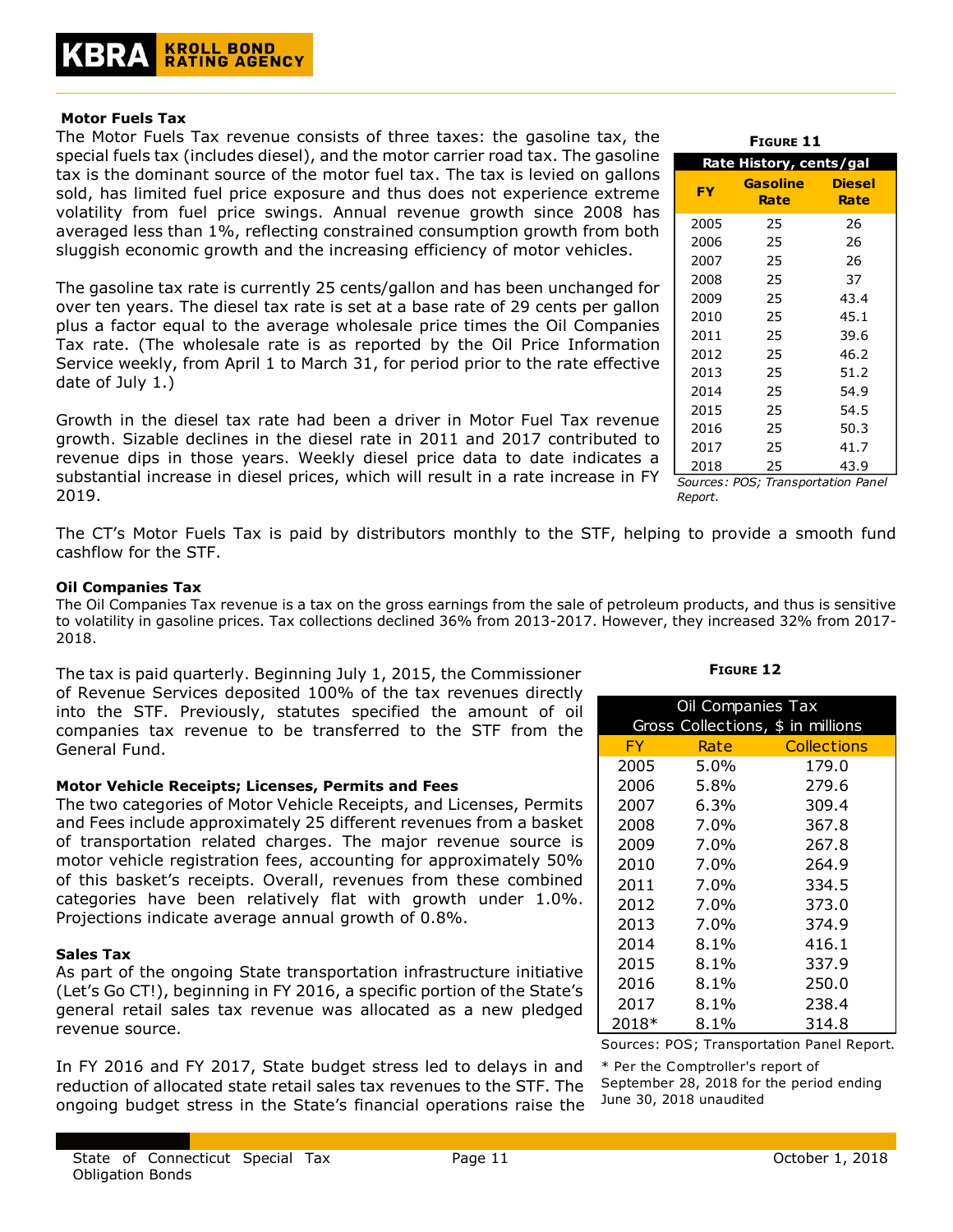

possibility that sales tax allocations could be reduced in the future. Actions taken in FY 2016 and FY 2017 did not cause the State to breach the State's 2x debt service coverage covenant

## **Other Sources**

Other pledged revenue sources include federal payments, which are the cash subsidy payments related to the State's Build America Bonds, as well as a modest amount of interest income. No transfers in are expected, although modest statutory annual transfers out to the Emission Enterprise Fund are planned.

## **STF Operations**

The Special Transportation Fund was established in June 1983 to account for the transportation related taxes, revenues and fees pledged for payment of special tax obligation bonds issued by the State and utilized as a source of funding for state transportation programs. The operations of the STF is included in the State CAFR as a major governmental fund. A separate financial report is also produced for the STF, showing each of its major funds. During the year OPM and the legislature's Office of Fiscal Analysis are required to issue consensus revenue estimates for a five-year period going forward on January 15, April 30 and November 10 of each year.

The State's Infrastructure Program began in 1984. The Program funds maintenance and improvement projects for the State's highways and local roads, bridges, transit (including bus and rail projects) and aviation improvements. The major sources of funding for the Infrastructure Program has been federal funding, followed by Special Tax Obligation Bonds and State appropriations. In 2015, Governor Malloy launched a 30-year plan for modernizing and upgrading the State's transportation infrastructure called Let's Go CT! as part of the ongoing Infrastructure Program. Approximately \$2.8 billion of authorization was planned from 2016- 2020 for the first phase of this initiative. The Let's Go CT! initiative is the major driving force behind the State's increased issuance of State Special Tax Obligations.

Based on the forgoing, KBRA views the revenue analysis determinant as being consistent with an A+ rating.

# **Rating Determinant 4: Coverage and Bond Structure**

KBRA views debt service coverage on combined Senior Bonds and Second Lien Bonds as strong based on MADS coverage from actual FY 2018 pledged revenues of 2.8x, which KBRA considers to be very strong.

Issuance of Special Tax Obligation Bonds has increased since 2015 when Governor Malloy launched the Let's Go CT! transportation initiative to modernize and upgrade the State's transportation infrastructure. Since 2015, the amount of Special Tax Obligation Bonds issued annually has increased from \$600 million to \$850 million in FY 2018. Future issuance is expected to be \$750 million in 2019, \$750 million in 2020, \$1 billion in 2021, and \$1.2 billion in 2022. Annual debt service requirements are expected to increase from \$574 million in 2018 to \$827 million in 2022. KBRA notes that the forecast of annual debt service requirements on future issuances assumes interest costs which appear conservative.

All outstanding STO Bonds are fixed rate and the State has stated that it currently has no intention of issuing variable rate debt.

Based on the foregoing, KBRA views the Coverage and Bond Structure Framework for the issuance of the State of Connecticut's Special Tax Obligation Bonds as being consistent with a AA+ rating for this determinant.

# **Conclusion**

KBRA has assigned a long-term rating of AA+ with a Stable Outlook to the State of Connecticut Special Tax Obligation Bonds Transportation Infrastructure Purposes, 2018 Series B and Special Tax Obligation Refunding Bonds Transportation Infrastructure Purposes, 2018 C, and affirmed outstanding Special Tax Obligation Bonds and outstanding Second Lien Special Tax Obligation Bonds.